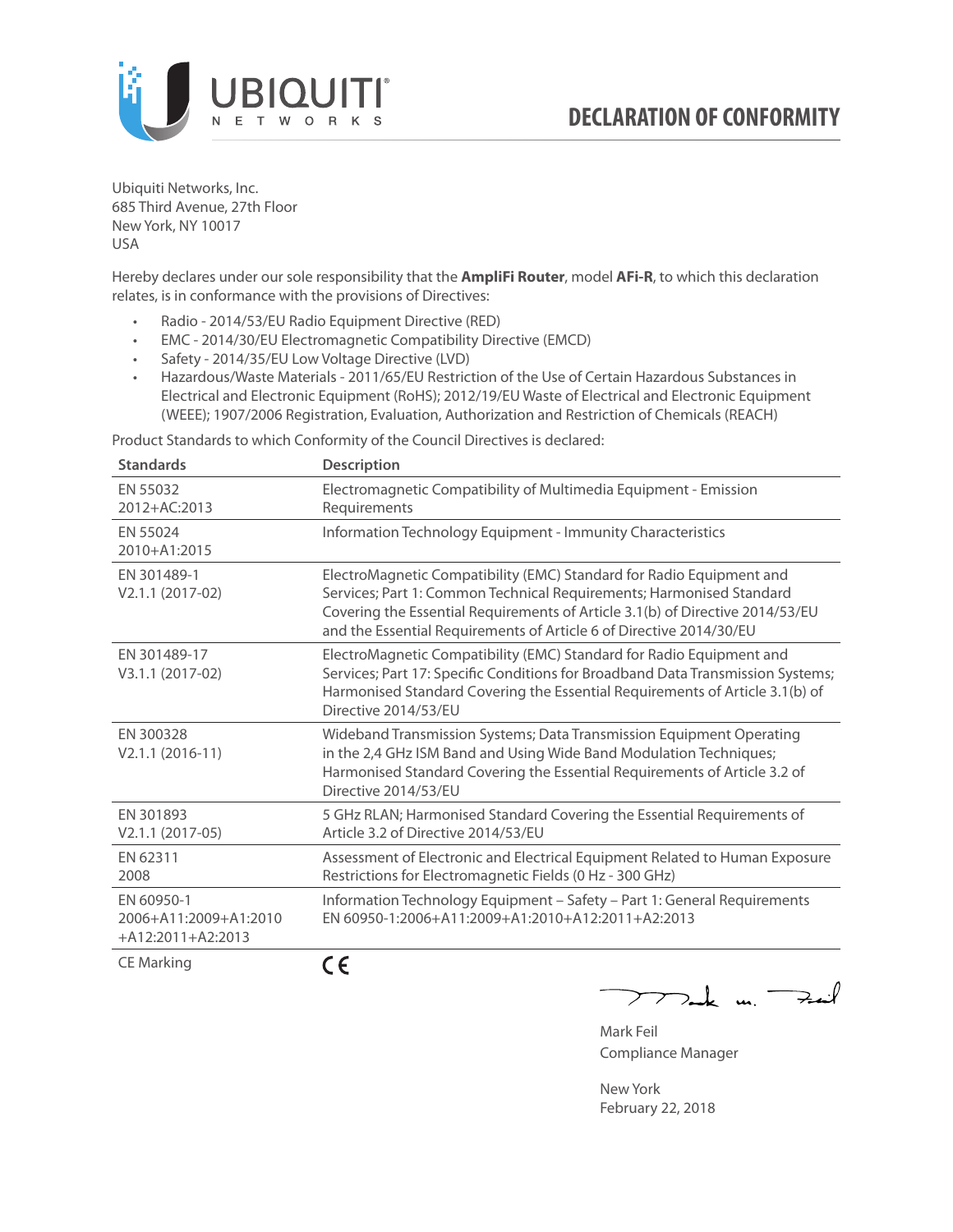

# **български** [Bulgarian]

С настоящото UBIQUITI NETWORKS декларира, че този тип радиосъоръжение AFi-R е в съответствие с Директива 2014/53/ЕС.

## **Hrvatski** [Croatian]

UBIQUITI NETWORKS ovime izjavljuje da je radijska oprema tipa AFi-R u skladu s Direktivom 2014/53/EU.

## **Čeština** [Czech]

Tímto UBIQUITI NETWORKS prohlašuje, že typ rádiového zařízení AFi-R je v souladu se směrnicí 2014/53/EU.

## **Dansk** [Danish]

Hermed erklærer UBIQUITI NETWORKS, at radioudstyrstypen AFi-R er i overensstemmelse med direktiv 2014/53/EU.

## **Nederlands** [Dutch]

Hierbij verklaar ik, UBIQUITI NETWORKS, dat het type radioapparatuur AFi-R conform is met Richtlijn 2014/53/EU.

## **English**

Hereby, UBIQUITI NETWORKS declares that the radio equipment type AFi-R is in compliance with Directive 2014/53/EU.

## **Eesti keel** [Estonian]

Käesolevaga deklareerib UBIQUITI NETWORKS, et käesolev raadioseadme tüüp AFi-R vastab direktiivi 2014/53/EL nõuetele.

#### **Suomi** [Finnish]

UBIQUITI NETWORKS vakuuttaa, että radiolaitetyyppi AFi-R on direktiivin 2014/53/EU mukainen.

# **Français** [French]

Le soussigné, UBIQUITI NETWORKS, déclare que l'équipement radioélectrique du type AFi-R est conforme à la directive 2014/53/UE.

# **Deutsch** [German]

Hiermit erklärt UBIQUITI NETWORKS, dass der Funkanlagentyp AFi-R der Richtlinie 2014/53/EU entspricht.

#### **Ελληνικά** [Greek]

Με την παρούσα ο/η UBIQUITI NETWORKS, δηλώνει ότι ο ραδιοεξοπλισμός AFi-R πληροί την οδηγία 2014/53/ΕΕ.

# **Magyar** [Hungarian]

UBIQUITI NETWORKS igazolja, hogy a AFi-R típusú rádióberendezés megfelel a 2014/53/EU irányelvnek.

# **Íslenska** [Icelandic]

Hér með lýsir UBIQUITI NETWORKS yfir því að AFi-R er í samræmi við tilskipun 2014/53/ESB.

**Italiano** [Italian]

Il fabbricante, UBIQUITI NETWORKS, dichiara che il tipo di apparecchiatura radio AFi-R è conforme alla direttiva 2014/53/UE.